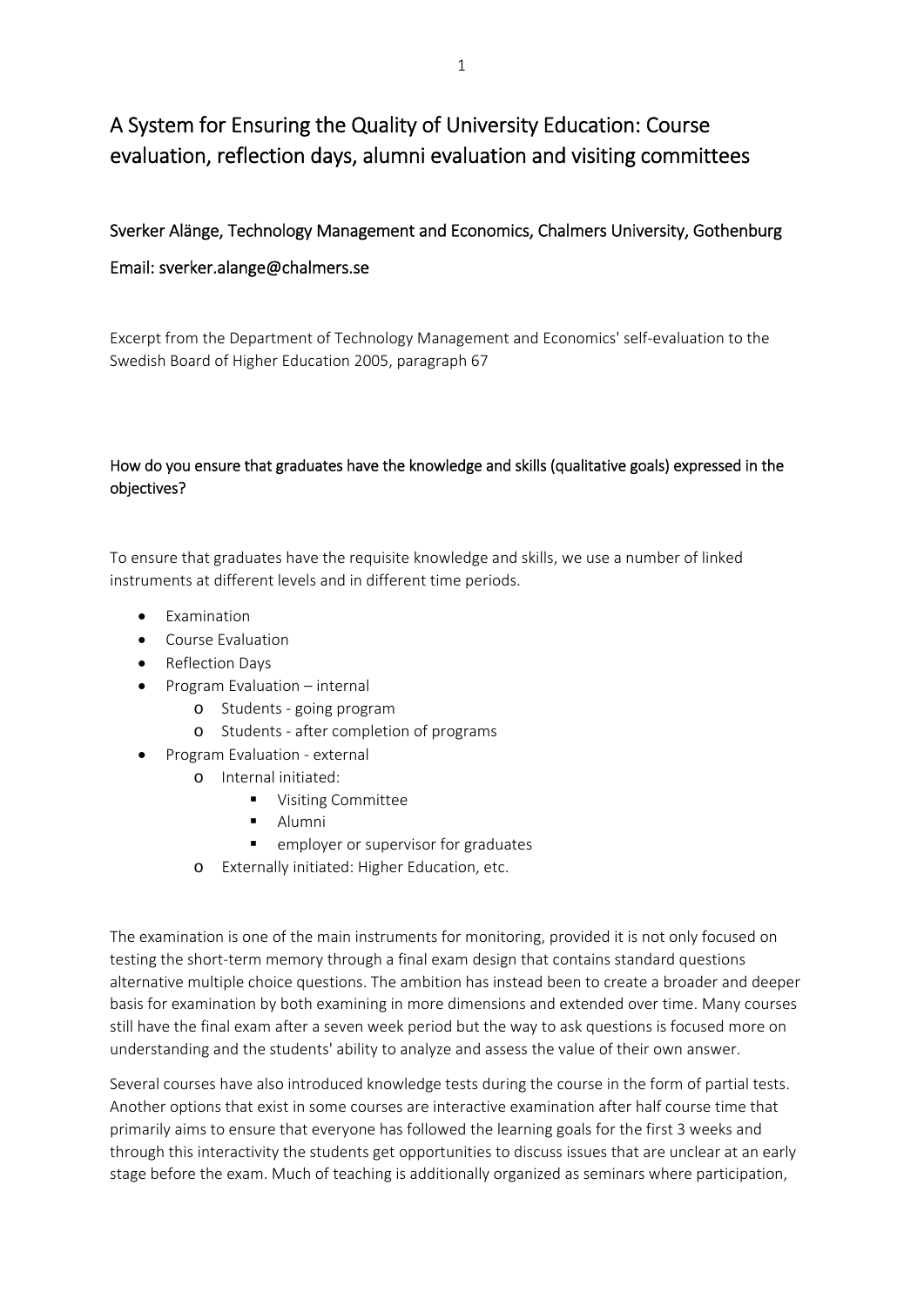either as a group member or individually, form part of the examination. Within the master's programs are also examination in relation to individual study plans, in which with the supervisor in advance agreed personal learning goals can be taken into account.

Course evaluation is carried out during grades 1‐3 in a standardized way in which a follow‐up is directly related to the learning objectives formulated for each course and where comments and suggestions for improvements are documented. This evaluation is done by a group of 5 students in each course. In Master's programs, each course is evaluated but the procedure for this is not standardized, and different Master programs have chosen to make this assessment in different ways. One reason for this is that the ambition has been to make each course evaluation in relation to the program's objectives as a whole. For example, two programs have chosen to have regular meetings (every 14 days) with student representatives for continuous correction, others have chosen to use a combination of course questionnaire and substantial time scheduled for concluding reflection with the participation of all course participants. In one of the master programs this is combined with diary writing that provides continuous monitoring of individuals' learning and frustrations, which is then discussed at follow‐up meetings with the supervisor.

Reflection Days where initiated as the department wanted to practice what we preach, i.e. working in accordance with a learning cycle approach. Traditionally, Chalmers has worked in accordance with a 7‐ week lecture / study period followed by one week full of exams. Many students have had as habit of placing a large portion of the work load to the 7th week to study for the exam and for the 3 exams in the exam period their short‐term memory has been an important asset. After having relaxed during the final weekend, the students were then thrown directly into a new study period with new teachers that come with

Course Descriptions and with new literature ‐ i.e. in a way that is transverse to what we teach. Since four years, we have introduced a reflection day as the first day after an exam period – the original idea was that the students individually and in groups would have plenty of time to reflect on the past seven weeks period's results and process. What worked well for me as an individual, in my team, in class and in relation to Chalmers and for my general situation as a student? What worked less well, i.e. which areas of improvement can I / we find for me as an individual, our group, class, etc.? This reflections day has not been focused on individual courses but is instead focused on the learning process as a whole, where at Chalmers typically 3 courses are processed in parallel and also have impact on the total learning process. This type of reflection ensured that every individual thought about their own learning process, which is the main objective, as we believe that it is the individual student who has the primary responsibility for their own learning process ‐ teachers and administrators can only, together with other students, create the conditions for a adequate learning. In these days of reflection, students in the group identified areas that need to be improved to ensure knowledge and skills, and not the least, the students come up with recommendations to teachers and administrators about what the department and Chalmers level should change to improve the learning process.

Internal program evaluation is a prerequisite for the continuous development and the respective Program Manager is responsible for that this is implemented in accordance with the delegation in force until turn of 2004‐2005 (ongoing program works in accordance with this model until new rules are defined). In accordance with this delegation from the then Vice Dean for undergraduate studies each of our programs and program years 1‐3 would be evaluated by an external Visiting Committee every two or three years (see below External program evaluation). Each programs also have a final evaluation in connection with the completion of the course component (40 points). Some institutions / departments have also conducted formal assessments of master thesis supervision.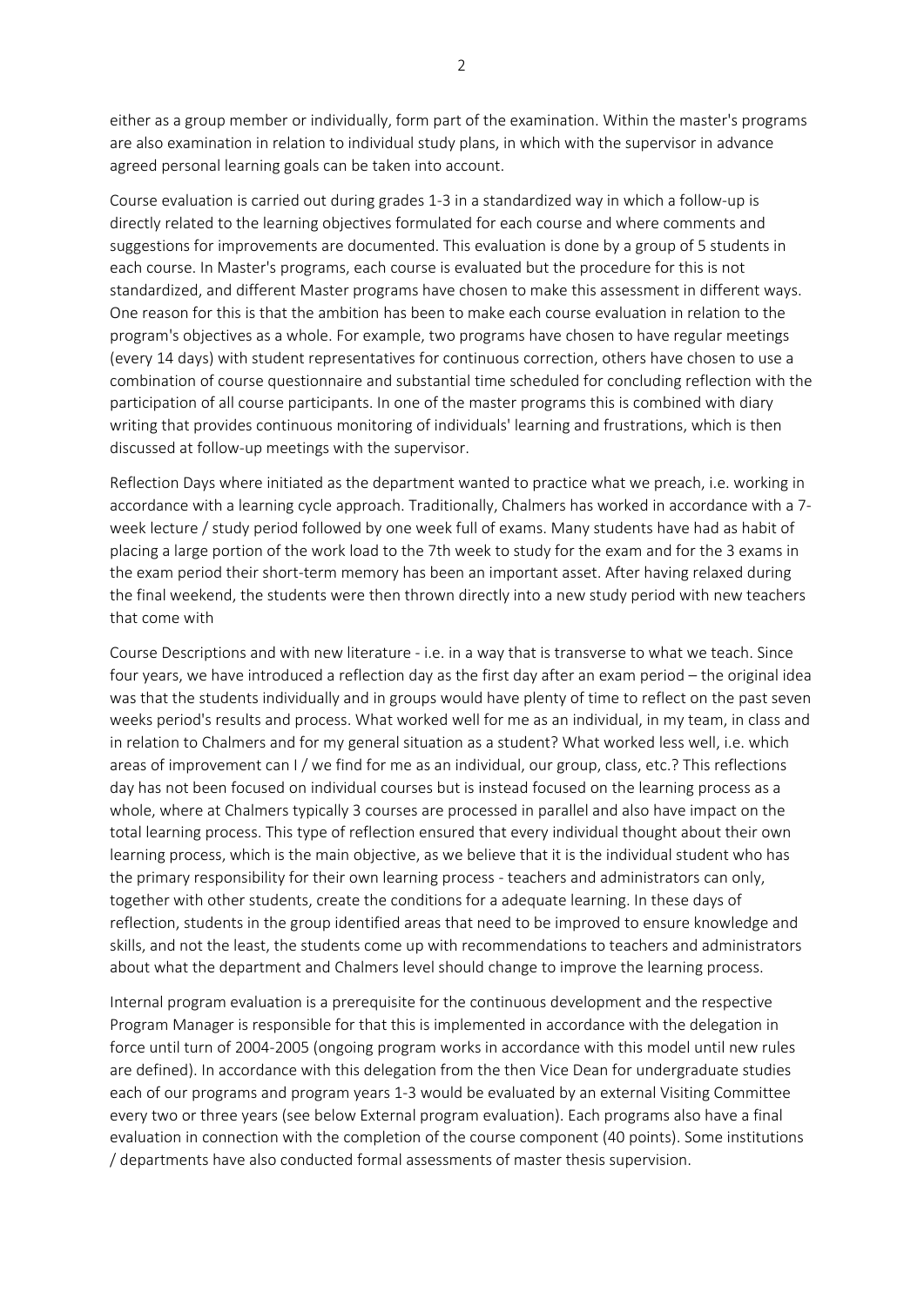External program evaluation is an important tool to put the training into a broader context and obtain input from users of the graduates' skills ‐ both from I‐engineers who use their knowledge in practice, from the people who employ the graduated engineers as well as from Education experts, etc.

In conjunction with the IKON project (a department level education development project), the department introduced a continuous program evaluation methodology where all training programs regularly, every two or three years, shall be evaluated by a "Visiting Committee". The inspiration for this evaluation form comes from MIT in the US. For a long time they have used this system and believe it is the most important instrument for renewal, see "Study trip to the US in 1998: visits to six universities" (Alänge 1998).

In December 2004 the department carried out a "visiting committee" evaluation of entrepreneurial school and ICM‐E under the leadership of the Schools's first dean Professor Hans Björnsson, who recently returned after 6 years at Stanford University. The committee includes also the former. President for International Jönköping University, Professor Clas Wahlbin and alumni from the Entrepreneurship School. That alumni will be part of the evaluation is extremely important because the objective is to evaluate what knowledge and skill development have contributed in practice. Therefore, the alumni that are included have worked at least 2 years after graduation but not more than five years because they still must have the program relatively up to date. In accordance with the delegation to Master's program manager for the two Venture Creation Programs shall these prepare material for the Visiting Committee containing its own analysis (self‐evaluation) and present its own development goals or suggestions for improvement. This evaluation will be reported in the spring of 2005.

Alumni evaluations can also be done in other ways ‐ with the aim to assess whether what has been learned also useful in practice. During the IKON work, we used input from alumni at a numerous occasions and for all Master programs development. In discussions with alumni they stressed the importance of retaining some elements that a student does not always appreciate at the moment of on‐going studies, but which can be some of the most important learning opportunities for professional life. For example highlighted alumni, the importance of information where not all the information is complete, where the students are forced making assumptions, where several different "correct" solution alternatives exist, i.e. such as in a traditional course evaluation conducted by students in the middle of an education is perceived as frustrating and therefore resulting in improvement proposals for greater clarity, a red thread and the need for solution templates. Alumni evaluations of education are therefore an extremely important complement to the instruments for evaluation where our students leave valuable suggestions to improvements and comments on what should be retained. After IKON's analytical work to develop new master programs, we find it essential to further develop our procedures for interaction with alumni, and this is on our agenda in 2005. In our opinion it is not enough to only examine the types of jobs and the level of pay that graduates have achieved, which is common in American comparative studies. The main reason for this is that these measurements do not necessarily say anything about the contribution of education to the "sought after competence, "because these dimensions may also be a direct effect of students' input quality. Surveys can provide some understanding of the value of education, but should be combined by other data collection, such as individual interviews or group‐based interaction.

We have to complement the evaluations with the help of alumni and we also found it useful talking to people who have been hiring and been supervisors for recent students. For example, the IKON work revealed a viewpoint on our department's education that inhibit the new engineers' ability to function in their new jobs ‐ the one of us cherished "the case method", in which our students were drilled from year 1 to 4.5 but which resulted in a very high production efficiency internally during training, but also